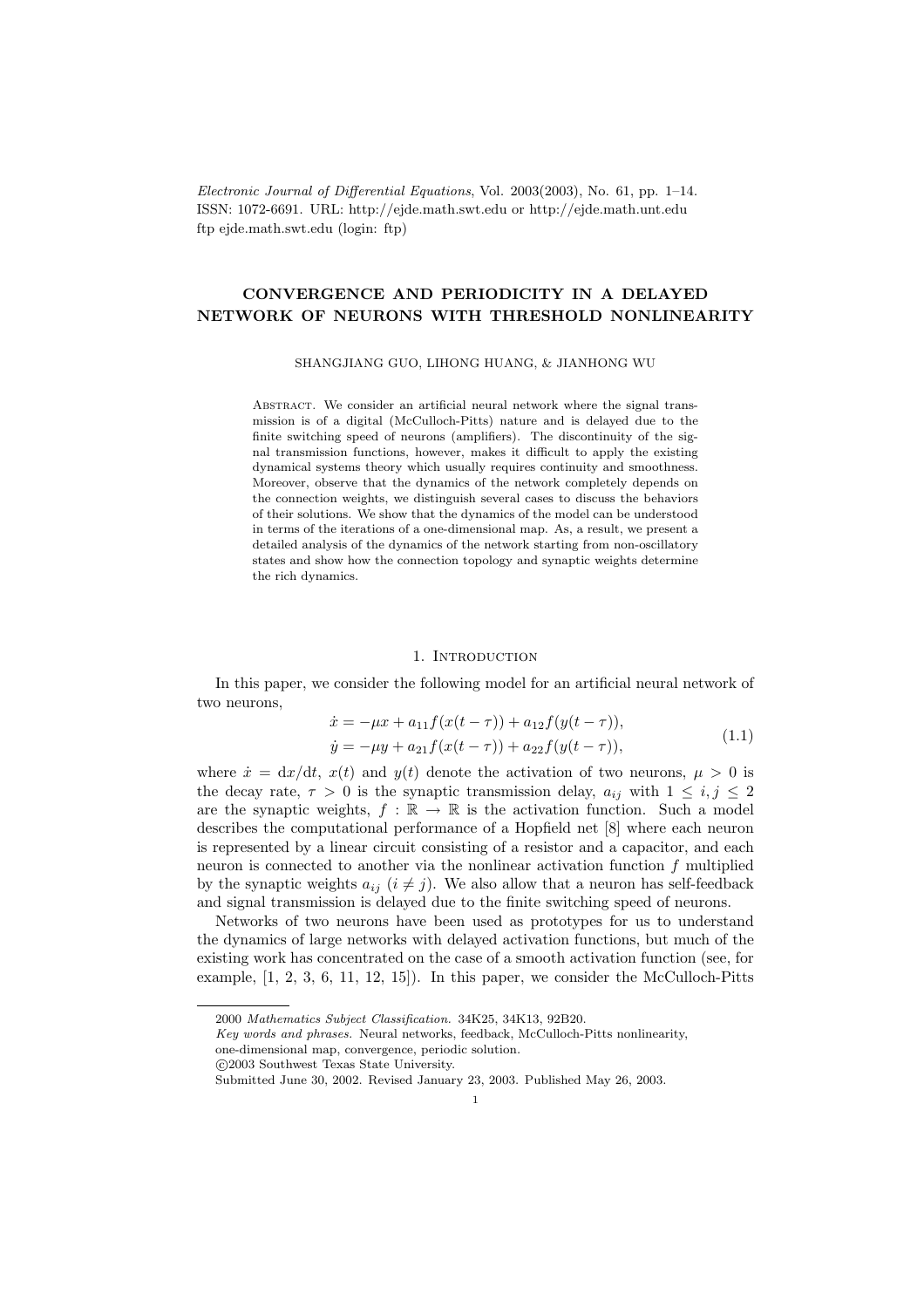activation function

$$
f(\xi) = \begin{cases} -\delta, & \text{if } \xi > 0, \\ \delta, & \text{if } \xi \le 0, \end{cases}
$$
 (1.2)

where  $\delta \neq 0$  is a given constant. This case arises when the signal transmission is of digital nature: a neuron is either fully active or completely inactive. Very little has been done in this case since results of the aforementioned references cannot be applied as the dynamical systems theory heavily used in these references usually requires the continuity and smoothness of the nonlinear terms. In [4, 5, 9, 10, 13], model equation (1.1) with a piecewise constant activation function is studied when the synaptic connection topology satisfies  $a_{11} = a_{22} = 0, a_{21} = a_{12} = 1$  or  $[a_{11} = a_{22} = 0, a_{21} = -a_{12} = 1]$ , and more generally,  $[a_{11} + a_{12} = 0, a_{11} > 0,$  $a_{21} < 0, a_{21} < a_{22} \le -a_{21}$ .

To simplify the presentation, we first rescale the variables by

$$
t^* = \mu t
$$
,  $\tau^* = \mu \tau$ ,  $x^*(t^*) = \frac{\mu}{\delta} x(t)$ ,  $y^*(t^*) = \frac{\mu}{\delta} y(t)$ ,  $f^*(\xi) = \frac{1}{\delta} f(\frac{\delta}{\mu}\xi)$ , (1.3)

and then drop the ∗ to get

$$
\begin{aligned} \dot{x} &= -x + a_{11}f(x(t-\tau)) + a_{12}f(y(t-\tau)), \\ \dot{y} &= -y + a_{21}f(x(t-\tau)) + a_{22}f(y(t-\tau)) \end{aligned} \tag{1.4}
$$

with

$$
f(\xi) = \begin{cases} -1, & \text{if } \xi > 0, \\ 1, & \text{if } \xi \le 0. \end{cases}
$$
 (1.5)

Let

 $a = a_{11} + a_{12}, \quad b = a_{21} + a_{22}, \quad c = a_{11} - a_{12}, \quad d = a_{21} - a_{22}.$  (1.6) We can rewrite (1.4) as

$$
\begin{aligned}\n\dot{x} &= -x + \frac{a}{2} \left[ f(x(t-\tau)) + f(y(t-\tau)) \right] + \frac{c}{2} \left[ f(x(t-\tau)) - f(y(t-\tau)) \right], \\
\dot{y} &= -y + \frac{b}{2} \left[ f(x(t-\tau)) + f(y(t-\tau)) \right] + \frac{d}{2} \left[ f(x(t-\tau)) - f(y(t-\tau)) \right].\n\end{aligned} \tag{1.7}
$$

To state our main results, we set the phase space  $X = C([- \tau, 0]; \mathbb{R}^2)$  as the Banach space of continuous mappings from  $[-\tau, 0]$  to  $\mathbb{R}^2$  equipped with the supnorm, see [7]. Note that for each given initial value  $\Phi = (\varphi, \psi)^T \in X$ , one can solve system (1.7) on intervals  $[0, \tau]$ ,  $[\tau, 2\tau]$ ,  $\cdots$  successively to obtain a unique mapping  $(x^{\Phi}, y^{\Phi})^T : [-\tau, \infty) \to \mathbb{R}^2$  such that  $x^{\Phi} \mid_{[-\tau, 0]} = \varphi, y^{\Phi} \mid_{[-\tau, 0]} = \psi, (x^{\Phi}, y^{\Phi})^T$  is continuous for all  $t \geq -\tau$ , almost differentiable and satisfies (1.7) for  $t > 0$ . This gives a unique solution of (1.7) defined for all  $t \geq -\tau$ . In applications, a network usually starts from a constant (or nearly constant) state. Therefore, in this paper, we shall concentrate on the case where each component of  $\Phi$  has no sign change on  $[-\tau, 0]$ . More precisely, we consider  $\Phi \in X^{+,+} \cup X^{+,-} \cup X^{-,+} \cup X^{-,-} = X_0$ , where

$$
C^{\pm} = \{ \pm \varphi : \varphi : [-\tau, 0] \to [0, \infty) \text{ is continuous and}
$$
  
has only finitely many zeros on  $[-\tau, 0]$ 

and

$$
X^{\pm,\pm} = \left\{ \Phi \in X; \Phi = (\varphi, \psi)^T, \varphi \in C^{\pm} \text{ and } \psi \in C^{\pm} \right\}.
$$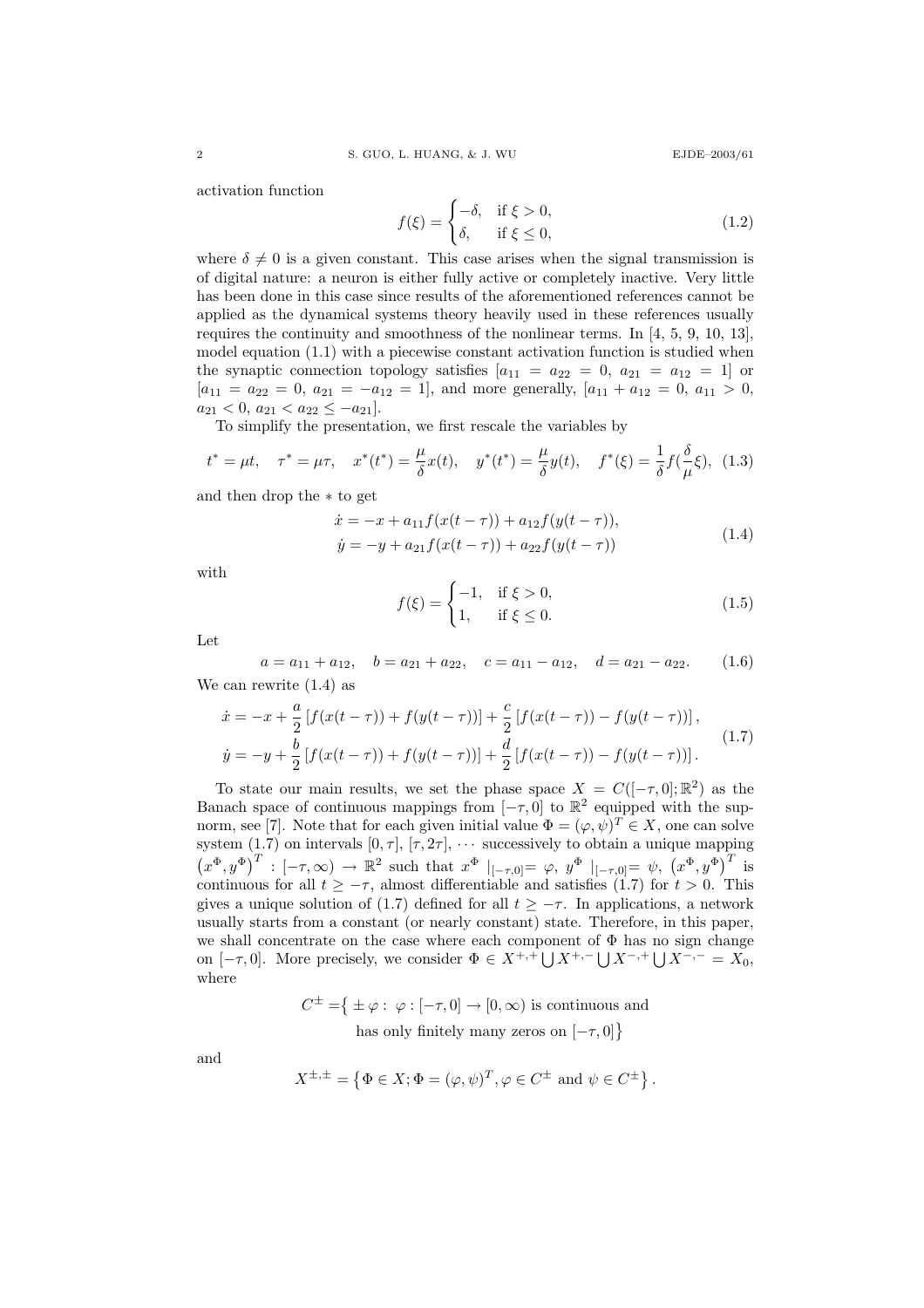Clearly, all constant initial values (except 0) are contained in  $X_0$ . Our analysis shows that the semiflow defined by system  $(1.7)$  on  $X_0$  (in other words, the behavior of a solution  $(x^{\Phi}(t), y^{\Phi}(t))^T$  of system (1.7) with initial value  $\Phi \in X_0$ ) is completely determined by the value  $(\varphi(0), \psi(0))^T$  and the synaptic connection topology.

Guo, Huang and Wu [4] showed that using form (1.2) and some simple changes of variables, we can see that the semiflow defined by the system

$$
\dot{u} = -u + \frac{1}{2}f(u(t-\tau)) - \frac{1}{2}f(v(t-\tau)),
$$
  

$$
\dot{v} = -v - \frac{1+B}{2}f(u(t-\tau)) + \frac{1-B}{2}f(v(t-\tau))
$$
\n(1.8)

with  $B \geq 0$  is topologically equivalent to that of  $(1.7)-(1.5)$  while one of the following four conditions is satisfied:

(A1)  $a = 0, b \le 0, c > 0, d < 0$ (A2)  $a \leq 0, b = 0, c > 0, d < 0$ (A3)  $a > 0, b > 0, c = 0, d \ge 0$ (A4)  $a > 0, b > 0, c \le 0, d = 0.$ 

**Theorem 1.1** ([4]). Let  $\omega = 2\ln(2e^{\tau} - 1)$ ,  $M = (1 - e^{-\tau})(e^{\tau} - \frac{B}{B+1})$ ,  $m = \frac{1 - e^{-\tau}}{B+e^{-\tau}}$ ,  $\eta = (\varphi(0) + \psi(0)) / (1 - \varphi(0)) \geq 0$ , the w-periodic function  $q : \mathbb{R} \to \mathbb{R}$  be

$$
q(t) = \begin{cases} e^{-(t+\tau)} - 1, & \text{if } -\omega/2 \le t \le 0, \\ (e^{-\tau} - 2)e^{-t} + 1, & \text{if } 0 < t \le \omega/2, \end{cases}
$$

and polynomials

$$
h(B) = B3(e-\tau - 1 - e\tau) + B2(e2\tau - 3e\tau + e-\tau + e-2\tau - 3)+ B(2e2\tau - e\tau + e-2\tau - 4) + e2\tau + e\tau - e-\tau - 1,
$$
g(x) = (Be\tau - B - 1)x2 + [(1 + 3B)(e\tau - 1) + Be-\tau - B(B + e-\tau)(e\tau + 1)]x
$$

$$
- B(B - 1)(e\tau - 1).
$$
$$

Then the behavior of the solution  $(u(t), v(t))^T$  of system (1.8) with initial value  $\Phi = (\varphi, \psi)^T \in X^{-,+}$  and  $\varphi(0) + \psi(0) \geq 0$  is as follows:

- (i) Suppose that  $B = 2(1-e^{-\tau})$  and  $\tau > \ln 2$ . If  $\eta \in [0, m]$ , then  $(u(t), v(t))^T$  is eventually periodic with minimal period  $\omega$ ; If  $\eta \in (m, M)$ , then  $(u(t), v(t))^T$ approaches the periodic solution corresponding to  $\eta = m$  as  $t \to \infty$ ; If  $\eta \in [M,\infty)$ , then  $(u(t),v(t))^T$  tends to  $(0,B)^T$  as  $t \to \infty$ .
- (ii) Suppose that  $B = 2(1-e^{-\tau})$  and  $\tau < \ln 2$ . If  $\eta \in [0, m]$ , then  $(u(t), v(t))^T$  is eventually periodic with minimal period  $\omega$ ; If  $\eta \in (m, \infty)$ , then  $(u(t), v(t))^T$ tends to  $(0, B)^T$  as  $t \to \infty$ .
- (iii) Suppose that  $0 \leq B < 2(1-e^{-\tau})$  and  $\tau \geq \ln 2$  or  $0 \leq B \leq B_1^*$  and  $\tau < \ln 2$ . Then  $(u(t), v(t))^T$  approaches the periodic solution  $(-q(t), q(t))^T$  as  $t \to \infty$ , where  $B_1^*$  is the unique positive zero of  $h(B)$ . where  $B_1$  is the unique positive zero of  $h(D)$ .<br>(iv) Suppose that  $B > 2(1 - e^{-\tau})$  and  $\tau \leq \ln 2$  or  $B \geq B_2^*$  and  $\tau > \ln 2$ . Then  $(u(t), v(t))^T$  tends to  $(0, B)^T$  as  $t \to \infty$ , where  $B_2^*$  is the unique positive zero of  $h(B)$ .

(v) Suppose that  $B_1^* < B < 2(1 - e^{-\tau})$  and  $\tau < \ln 2$ . Then there must exist  $T_1 \geq 0$  and  $\Phi_1 = (\varphi_1, \psi_1)^T \in X^{-,+}$  with  $\varphi_1(0) + \psi_1(0) > 0$  such that for  $t \geq T_1$ , the solution  $(u^1(t), v^1(t))^T$  of (1.8) with initial value  $\Phi_1$  is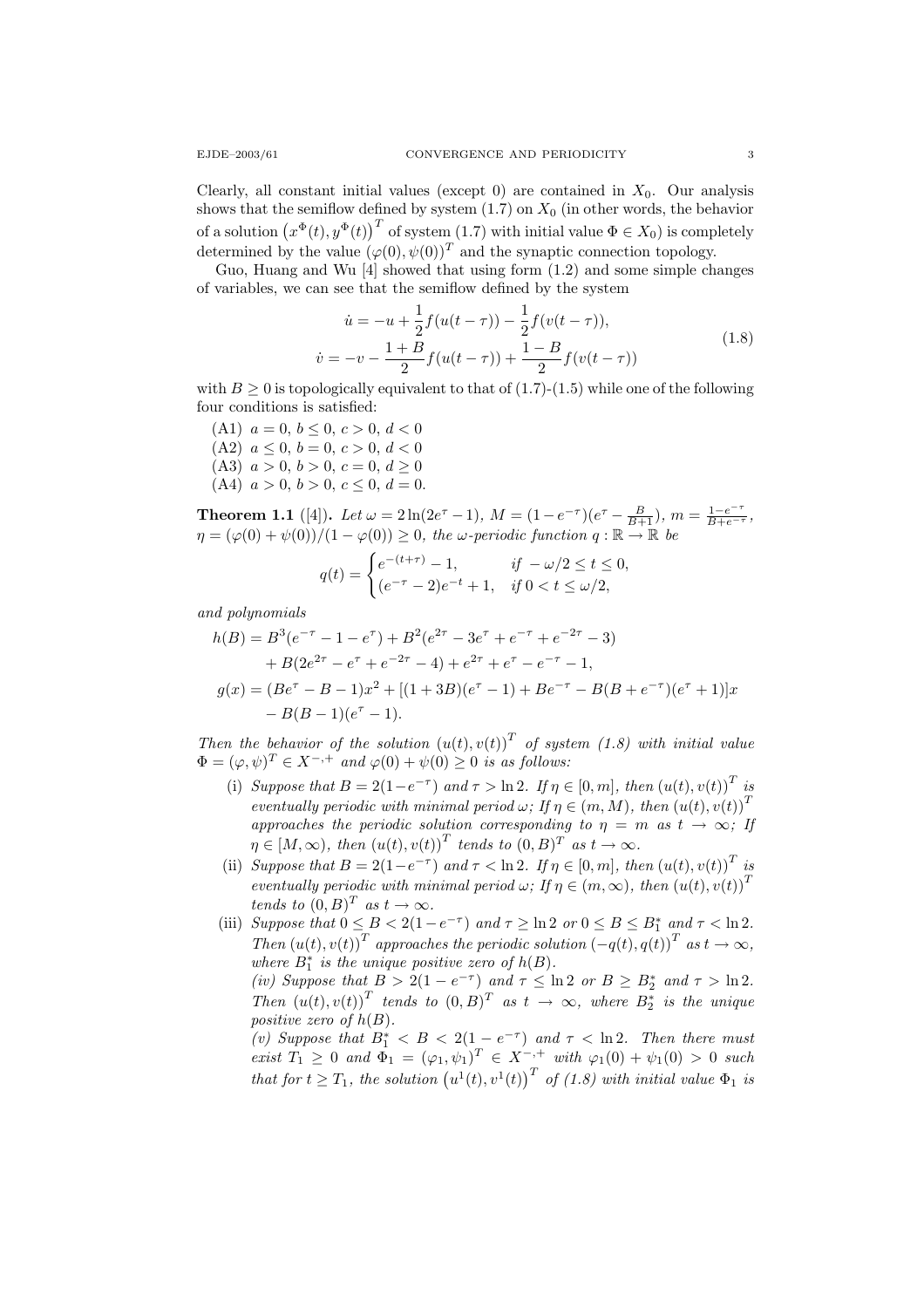periodic. Moreover, as  $t \to \infty$ , every other solution  ${(u(t), v(t))}^T$  of system (1.8) with initial value  $\Phi = (\varphi, \psi)^T \in X^{-,+}$  and  $\varphi(0) + \psi(0) > 0$  either tends to  $(0, B)^T$  or approaches the periodic solution  $(-q(t), q(t))^T$ .

- (vi) Suppose that  $2(1-e^{-\tau}) < B < B_2^*$  and  $\tau > \ln 2$ . Then there must exist  $T_2 \geq 0$  and  $\Phi_2 = (\varphi_2, \psi_2)^T \in X^{-,+}$  with  $\varphi_2(0) + \psi_2(0) > 0$  such that for  $t \geq T_2$ , the solution  $\left(u^2(t), v^2(t)\right)^T$  of (1.8) with initial value  $\Phi_2$  is periodic and the minimal period is  $2\tau + \ln[(2 - 2e^{-\tau} - B)x_2^* + (1 - e^{-\tau})^2 + 3 - 2e^{-\tau}],$ where  $x_2^*$  is the positive zero of  $g(x)$ . Moreover, as  $t \to \infty$ , every solution  $(u(t),v(t))^T$  of system (1.8) with initial value  $\Phi = (\varphi,\psi)^T \in X^{-,+}$  and  $\varphi(0) + \psi(0) > 0$  either tends to  $(0, B)^T$  or approaches the periodic solution  $(u^2(t), v^2(t))^T$ .
- (vii) Suppose that  $B = 1$  and  $\tau = \ln 2$ . If  $\eta \in [0, M)$ , then  $(u(t), v(t))^T$  is eventually periodic; If  $\eta \in [M, \infty)$ , then  $(u(t), v(t))^T \to (0, B)^T$  as  $t \to \infty$ .

Guo, Huang and Wu [5] also showed that the semiflow defined by the system

$$
\begin{aligned}\n\dot{u} &= -u + \frac{1+m}{2} f(u(t-\tau)) + \frac{1-m}{2} f(v(t-\tau)), \\
\dot{v} &= -v + \frac{1+m}{2} f(u(t-\tau)) + \frac{1-m}{2} f(v(t-\tau)).\n\end{aligned} \tag{1.9}
$$

with  $m > 0$  is topologically equivalent to that of (1.7)-(1.5) when one of the following four conditions are satisfied:

(B1)  $a > 0, b > 0, c > 0, d > 0, ad = bc$ (B2)  $a > 0, b < 0, c > 0, d < 0, ad = bc$ (B3)  $a < 0, b > 0, c > 0, d < 0, ad = bc$ (B4)  $a > 0, b > 0, c < 0, d < 0, ad = bc$ .

**Theorem 1.2** ([5]). Every solution  $(u(t), v(t))^T$  of system (1.9) with initial value  $\Phi=(\varphi,\psi)^T\in X_0$  is either eventually periodic with minimal period  $\omega$  or approaches the periodic solution  $(q(t), q(t))^T$  as  $t \to \infty$ , where constant  $\omega$  and  $\omega$ -periodic function  $q(t)$  are defined as in Theorem 1.1.

In this paper, we consider the following cases:

(H1)  $a \leq 0, b \leq 0, c \leq 0, d \geq 0$ (H2)  $a > 0, b \le 0, c \le 0, d \ge 0$ (H3)  $a \leq 0, b > 0, c \leq 0, d \geq 0$ (H4)  $a \le 0, b \le 0, c \le 0, d < 0$ (H5)  $a \leq 0, b \leq 0, c > 0, d \geq 0$ (H6)  $a < 0, b > 0, c > 0, d > 0$ (H7)  $a > 0, b < 0, c < 0, d < 0$ (H8)  $a < 0, b > 0, c < 0, d < 0$ (H9)  $a > 0, b < 0, c > 0, d > 0.$ 

Let  $(x(t), y(t))^T$  be a solution of (1.7) with initial value  $\Phi \in X_0$ . In this paper, we shall obtain the following results:

**Theorem 1.3.** Suppose that (H1) holds. Then as  $t \to \infty$ ,  $(x(t), y(t))^T$  tends to  $(-a, -b)^T$  provided  $\Phi \in X^{+, +}$ , to  $(c, d)^T$  provided  $\Phi \in X^{-, +}$ , to  $(a, b)^T$  provided  $\Phi \in X^{-,-}$ , and to  $(-c, -d)^T$  provided  $\Phi \in X^{+,-}$ .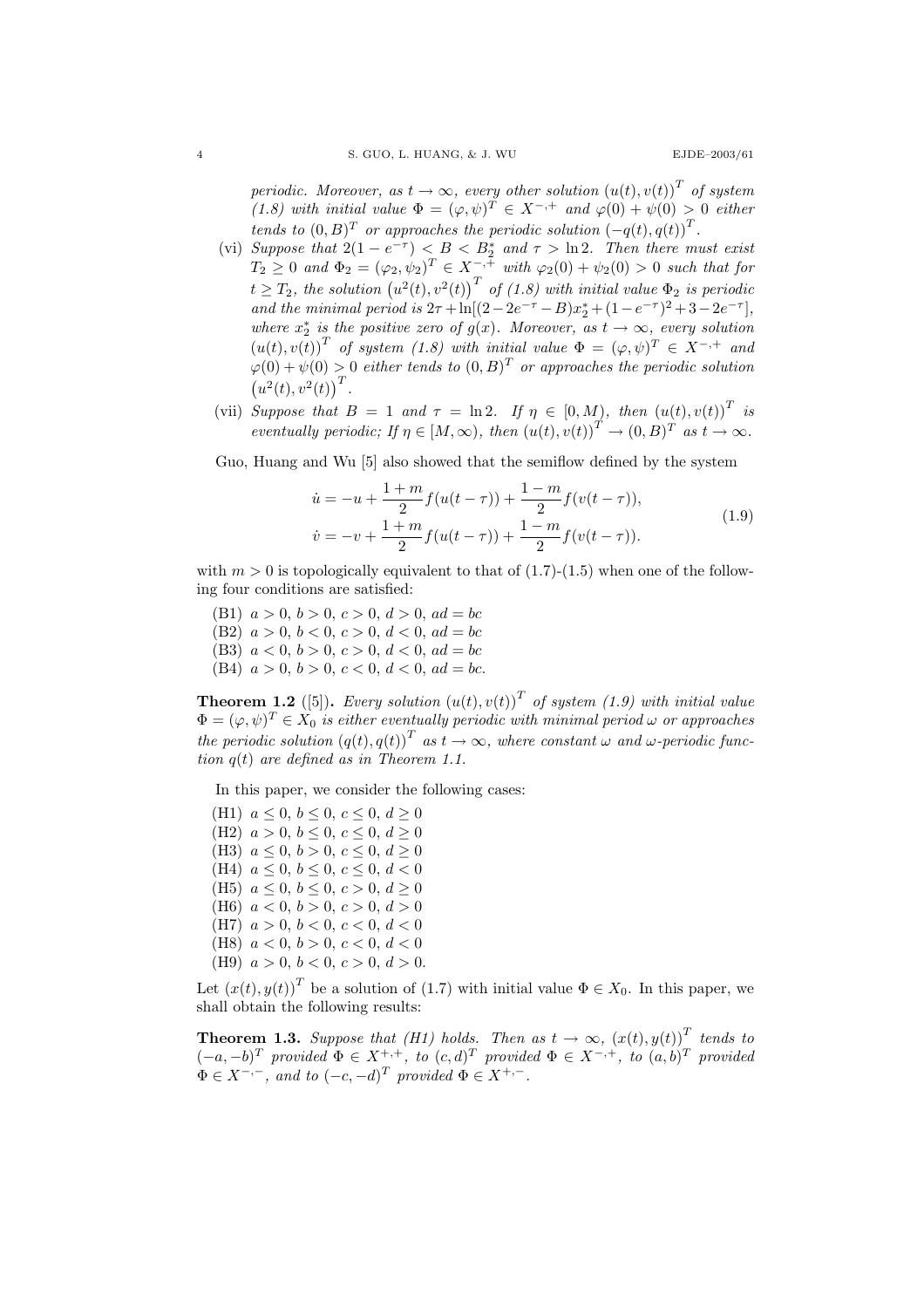**Theorem 1.4.** (i) If (H2) holds, then as  $t \to \infty$ ,  $(x(t), y(t))^T$  tends to  $(c, d)^T$ 

- provided  $\Phi \in X^{+,+} \bigcup X^{-,+}$ , and to  $(-c, -d)^T$  provided  $\Phi \in X^{+,-} \bigcup X^{-,-}$ ; (ii) If (H3) holds, then as  $t \to \infty$ ,  $(x(t), y(t))^T$  tends to  $(-c, -d)^T$  provided
- $\Phi \in X^{+,+} \bigcup X^{+,-}$ , and to  $(c,d)^T$  provided  $\Phi \in X^{-,+} \bigcup X^{-,-}$ ; (iii) If (H4) holds, then as  $t \to \infty$ ,  $(x(t), y(t))^T$  tends to  $(-a, -b)^T$  provided  $\Phi \in X^{+,+} \bigcup X^{+,-}$ , and to  $(-a, -b)^T$  provided  $\Phi \in X^{-,+} \bigcup X^{-,-}$ ;
- (iv) If (H5) holds, then as  $t \to \infty$ ,  $(x(t), y(t))^T$  tends to  $(-a, -b)^T$  provided  $\Phi \in X^{+,+} \bigcup X^{-,+},$  and to  $(a, b)^T$  provided  $\Phi \in X^{+,-} \bigcup X^{-,-}$ .

Theorems 1.3 and 1.4 show that a simple network described by (1.7) can be used as an associative memory device because points representing the stored memories are locally stable in some sense, and from any initial state close to one of these attractors which represents partial knowledge of the memory stored at the attractor, the trajectory is driven by the system to the attractor, hence producing the full retrieval of the stored memory. By Theorems 1.3 and 1.4, system (1.7) has a point as the global attractor if we further restrict the parameters as follows:

**Corollary 1.5.** Suppose that the parameters  $a, b, c$  and  $d$  satisfy one of the following conditions: (1) ab  $\leq 0$ ,  $c = d = 0$ ; (2)  $a = b = 0$ ,  $cd \geq 0$ . Then trajectories of system (1.7) starting from non-oscillatory states converge to  $(0,0)^T$ .

We now consider the remaining cases.

**Theorem 1.6.** If one of the two conditions (H6) and (H7) holds, then there exist  $\Phi_0 = (\varphi_0, \psi_0)^T \in X_0$  and  $T_0 \geq 0$  such that the solution  $(x^{\Phi_0}(t), y^{\Phi_0}(t))^T$  of  $(1.7)$ with initial value  $\Phi_0$  is periodic for  $t \geq T_0$ . Moreover,  $\lim_{t \to \infty} [x^{\Phi}(t) - x^{\Phi_0}(t)] = 0$ and  $\lim_{t\to\infty} [y^{\Phi}(t) - y^{\Phi_0}(t)] = 0$  for every solution  $(x^{\Phi}(t), y^{\Phi}(t))^T$  of  $(1.7)$  with  $\Phi = (\varphi, \psi)^T \in X_0.$ 

This theorem shows that when we restrict the initial value  $\Phi$  to  $X_0$ , then system (1.7) has a unique limit cycle which is the global attractor. Note that this represents significant improvement over a corresponding theorem in [10]. The proof, elementary but technical, will be presented in Section 3. The basic idea is to show that a typical trajectory of (1.7), when described in the 2-dimensional Euclidean space (not the phase space), is spiraling and rotates round the point  $(0, 0)$  (Section 2).

Theorem 1.7. If one of the two conditions (H8) and (H9) holds, then there exist  $\Phi_0 = (\varphi_0, \psi_0)^T \in X_0$  and  $T_0 \geq 0$  such that the solution  $(x^{\Phi_0}(t), y^{\Phi_0}(t))^T$  of  $(1.7)$ with initial value  $\Phi_0$  is periodic for  $t \geq T_0$ , and  $(-x^{\Phi_0}(t), -y^{\Phi_0}(t))^T$  is also a solution of (1.7). Moreover, either  $\lim_{t\to\infty} [x^{\Phi}(t) - x^{\Phi_0}(t)] = 0$  and  $\lim_{t\to\infty} [y^{\Phi}(t)$  $y^{\Phi_0}(t) = 0$  or  $\lim_{t\to\infty} [x^{\Phi}(t) + x^{\Phi_0}(t)] = 0$  and  $\lim_{t\to\infty} [y^{\Phi}(t) + y^{\Phi_0}(t)] = 0$  for every solution  $(x^{\Phi}(t), y^{\Phi}(t))^T$  of  $(1.7)$  with  $\Phi = (\varphi, \psi)^T \in X_0$ .

Therefore, system (1.7) may have two stable limit cycles. Moreover, if we restrict initial value  $\Phi$  to  $X_0$ , then every solution of system (1.7) approaches one of the limit cycles as  $t \to \infty$ . Theorems 1.6 and 1.7 show that a simple two neuron model network is capable of producing and sustaining periodic behaviors. It is worthy of noticing that periodic sequences of neural impulses are of fundamental significance for the control of dynamic functions of the human body. Therefore, it is of great interest to understand various mechanisms of neural networks which cause and sustain such periodic activities.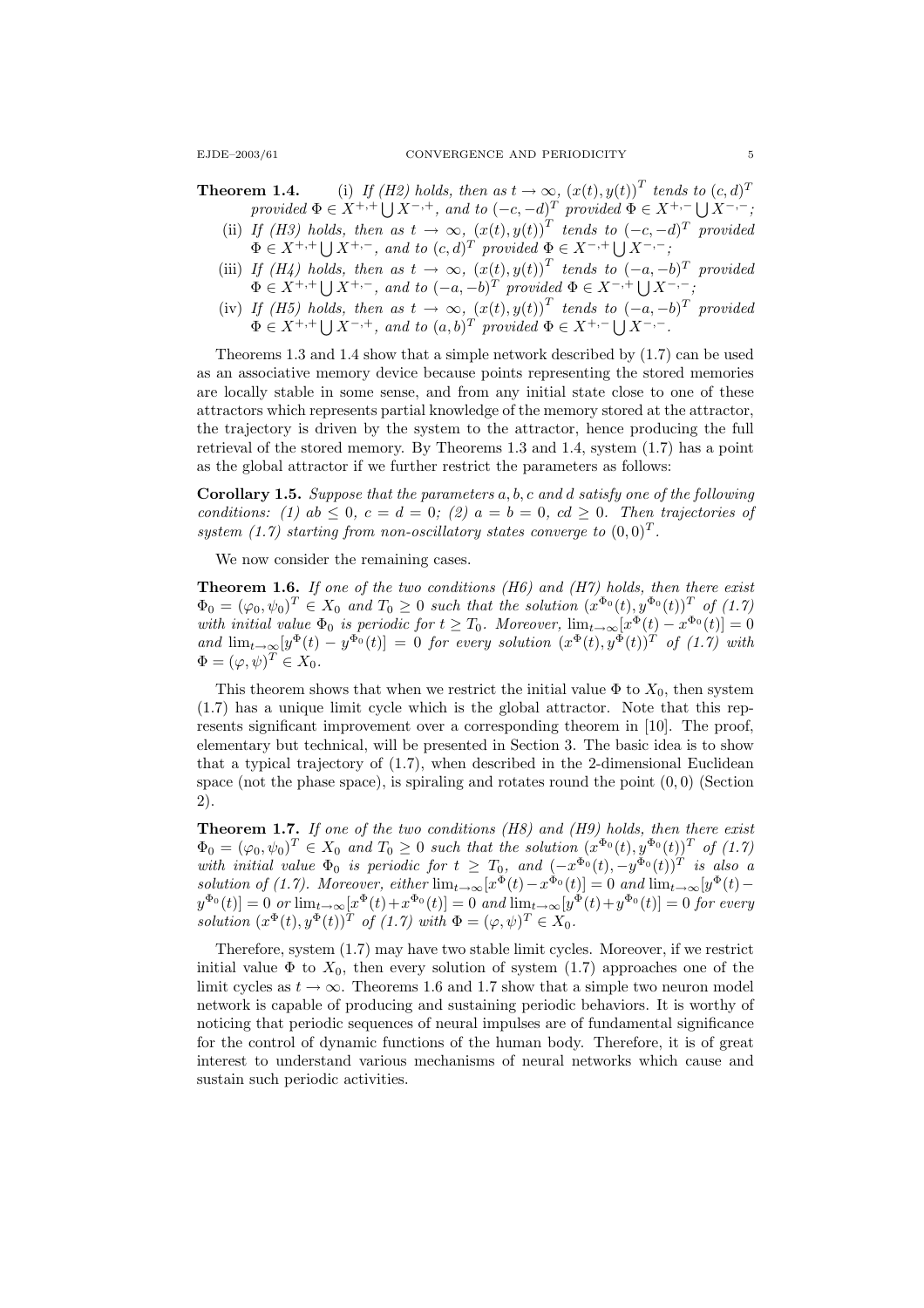#### 2. Preliminary results

In this section, we establish several technical lemmas, which play important roles in the proof of our main results. For the sake of simplicity, for the remaining part of this paper, for a given  $s \in [0,\infty)$  and a continuous function  $z : [-\tau,\infty) \to \mathbb{R}$ , we define  $z_s : [-\tau, 0] \to \mathbb{R}$  by  $z_s(\theta) = z(s + \theta)$  for  $\theta \in [-\tau, 0]$ .

**Lemma 2.1.** The semiflow defined by model  $(1.7)$  with parameters  $a, b, c$  and d satisfying  $(H2)$  is topologically equivalent to that defined by model  $(1.7)$  with parameters  $a, b, c$  and  $d$  satisfying any one of  $(H3)$ ,  $(H4)$  and  $(H5)$ .

Proof. We consider only the topological equivalence between the semiflow defined by  $(1.7)$  under the condition  $(H2)$  and that defined by model  $(1.7)$  under condition (H3). The remaining cases can be dealt with analogously.

If (H2) holds, we can further redefine variables in (1.7) by

$$
x^*(t) = y(t),
$$
  $y^*(t) = x(t),$   $a^* = b,$   $b^* = a,$   $c^* = -d,$   $d^* = -c$ 

and then drop the  $*$  to get (1.7) where the new parameters  $a, b, c$  and  $d$  satisfy (H3). The converse holds true as well. This justifies the claimed equivalence, according to the definition of topological equivalence in [7]. We complete the proof of Lemma 2.1.  $\Box$ 

Using similar arguments, we can also establish the following lemmas.

Lemma 2.2. The semiflow defined by the system

$$
\begin{aligned}\n\dot{x} &= -x + \frac{1-A}{2} f(x(t-\tau)) - \frac{1+A}{2} f(y(t-\tau)), \\
\dot{y} &= -y + \frac{1+B}{2} f(x(t-\tau)) + \frac{1-B}{2} f(y(t-\tau)),\n\end{aligned} \tag{2.1}
$$

with  $A > 0$  and  $B > 0$  is topologically equivalent to that defined by model (1.7) with parameters  $a, b, c$  and  $d$  satisfying either (H6) or (H7).

Lemma 2.3. The semiflow defined by the system

$$
\begin{aligned}\n\dot{x} &= -x - \frac{1+M}{2} f(x(t-\tau)) + \frac{1-M}{2} f(y(t-\tau)), \\
\dot{y} &= -y - \frac{1-N}{2} f(x(t-\tau)) + \frac{1+N}{2} f(y(t-\tau)),\n\end{aligned} \tag{2.2}
$$

with  $M > 0$  and  $N > 0$  is topologically equivalent to that defined by model (1.7) with parameters  $a, b, c$  and  $d$  satisfying either (H8) or (H9).

**Lemma 2.4.** If  $(x(t), y(t))^T$  is the solution of system  $(1.7)($ or  $(2.1), (2.2))$  with initial value  $\Phi = (\varphi, \psi)^T \in X_0$ , then the solution of  $(1.7)(respectively, (2.1), (2.2))$ with initial value  $\Phi = (-\varphi, -\psi)^T \in X_0$  is  $(-x(t), -y(t))^T$ .

We now describe the transition from one component of  $X_0$  to another.

**Lemma 2.5.** Suppose that  $(x(t), y(t))^T$  is a solution of (2.1) with initial value in X0. Then

- (i) if there exists some  $t_0 \geq 0$  such that  $(x_{t_0}, y_{t_0})^T \in X^{+,+}$ , then there exists some  $t_0^* \ge t_0$  such that  $(x_{t_0^* + \tau}, y_{t_0^* + \tau})^T \in X^{+,-}$
- (ii) if there exists some  $t_0 \geq 0$  such that  $(x_{t_0}, y_{t_0})^T \in X^{+,-}$ , then there exists some  $t_0^* \ge t_0$  such that  $(x_{t_0^* + \tau}, y_{t_0^* + \tau})^T \in X^{-,-}$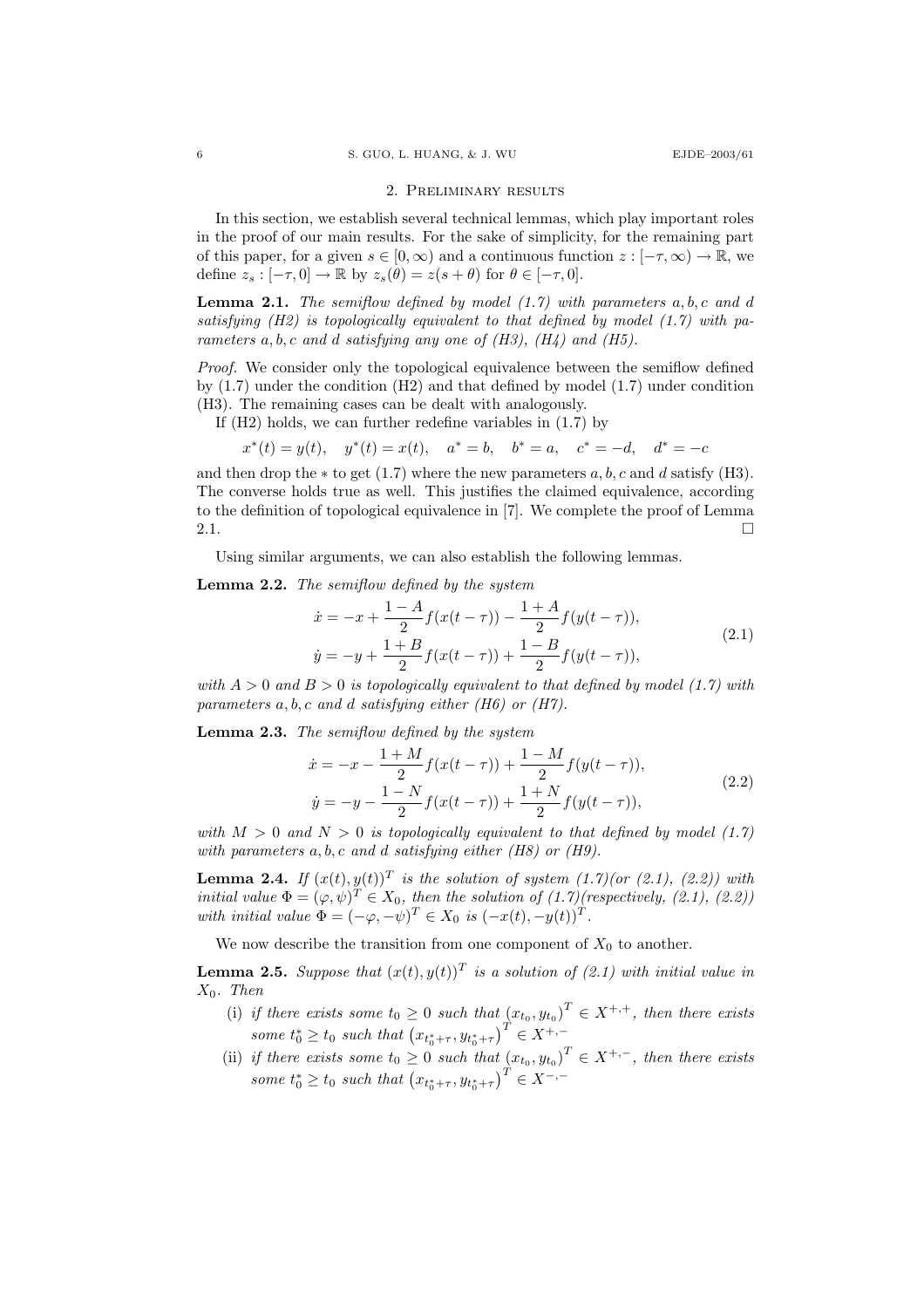- (iii) if there exists some  $t_0 \geq 0$  such that  $(x_{t_0}, y_{t_0})^T \in X^{-,-}$ , then there exists some  $t_0^* \ge t_0$  such that  $(x_{t_0^* + \tau}, y_{t_0^* + \tau})^T \in X^{-, +}$
- (iv) if there exists some  $t_0 \geq 0$  such that  $(x_{t_0}, y_{t_0})^T \in X^{-,+}$ , then there exists some  $t_0^* \ge t_0$  such that  $(x_{t_0^* + \tau}, y_{t_0^* + \tau})^T \in X^{+,+}.$

*Proof.* We consider only the case where  $(x_{t_0}, y_{t_0})^T \in X^{+,+}$  for some  $t_0 \geq 0$ , the remaining cases can be dealt with analogously. In view of (2.1), we have

$$
\begin{aligned}\n\dot{x} &= -x + A, \\
\dot{y} &= -y - 1\n\end{aligned} \tag{2.3}
$$

for  $t \in [t_0, t_0 + \tau]$  except at most finitely many t. Therefore, the variation-ofconstants formula and the continuity of solutions yield

$$
x(t) = [x(t_0) - A]e^{-(t-t_0)} + A,
$$
  
\n
$$
y(t) = [y(t_0) + 1]e^{-(t-t_0)} - 1
$$
\n(2.4)

for all  $t \in [t_0, t_0 + \tau]$ . Let  $t_1$  be the first zero of  $x(t) \cdot y(t)$  in  $(t_0, \infty)$ . Then  $(x(t), y(t))^T$  satisfies system (2.3) for  $t \in (t_0, t_1 + \tau)$  except at most finitely many t, and so (2.4) holds for  $t \in [t_0, t_1 + \tau]$ . It follows from (2.4) that

$$
t_1 = t_0 + \ln[y(t_0) + 1],
$$

which implies that

$$
x_{t_1+\tau}(\theta) = \frac{x(t_0) - A}{y(t_0) + 1} e^{-(\tau + \theta)} + A > 0,
$$
  

$$
y_{t_1+\tau}(\theta) = e^{-(\tau + \theta)} - 1 < 0
$$

for  $\theta \in (-\tau, 0]$ , and so  $(x_{t_1+\tau}, y_{t_1+\tau})^T \in X^{+,-}$ . Thus, claim (i) holds with  $t_0^* =$  $t_1$ .

**Lemma 2.6.** Suppose that  $(x(t), y(t))^T$  is a solution of (2.2) with initial value in  $X_0$ . Then

- (i) if there exists some  $t_0 \geq 0$  such that  $(x_{t_0}, y_{t_0})^T \in X^{+,+}$ , then there exists some  $t_0^* \ge t_0$  such that  $(x_{t_0^* + \tau}, y_{t_0^* + \tau})^T \in X^{+,-}$
- (ii) if there exists some  $t_0 \geq 0$  such that  $(x_{t_0}, y_{t_0})^T \in X^{+,-}$ , then there exists some  $t_0^* \ge t_0$  such that  $(x_{t_0^* + \tau}, y_{t_0^* + \tau})^T \in X^{+,+}.$

*Proof.* (i) Using equations (2.2), (1.5) and the fact that  $(x_{t_0}, y_{t_0})^T \in X^{+, +}$ , we have  $\dot{x} = -x + M$ ,

$$
\dot{y} = -y - N \tag{2.5}
$$

for  $t \in [t_0, t_0 + \tau]$  except at most finitely many t. Therefore, the variation-ofconstants formula and the continuity of solutions yield

$$
x(t) = [x(t_0) - M]e^{-(t-t_0)} + M,
$$
  
\n
$$
y(t) = [y(t_0) + N]e^{-(t-t_0)} - N
$$
\n(2.6)

for all  $t \in [t_0, t_0 + \tau]$ . Let  $t_1$  be the first zero of  $x(t) \cdot y(t)$  in  $(t_0, \infty)$ . Then  $(x(t), y(t))^T$  satisfies system (2.5) for  $t \in (t_0, t_1 + \tau)$  except at most finitely many t, and so (2.6) holds for  $t \in [t_0, t_1 + \tau]$ . It follows from (2.6) that

$$
t_1 = t_0 + \ln[y(t_0) + N] - \ln N,
$$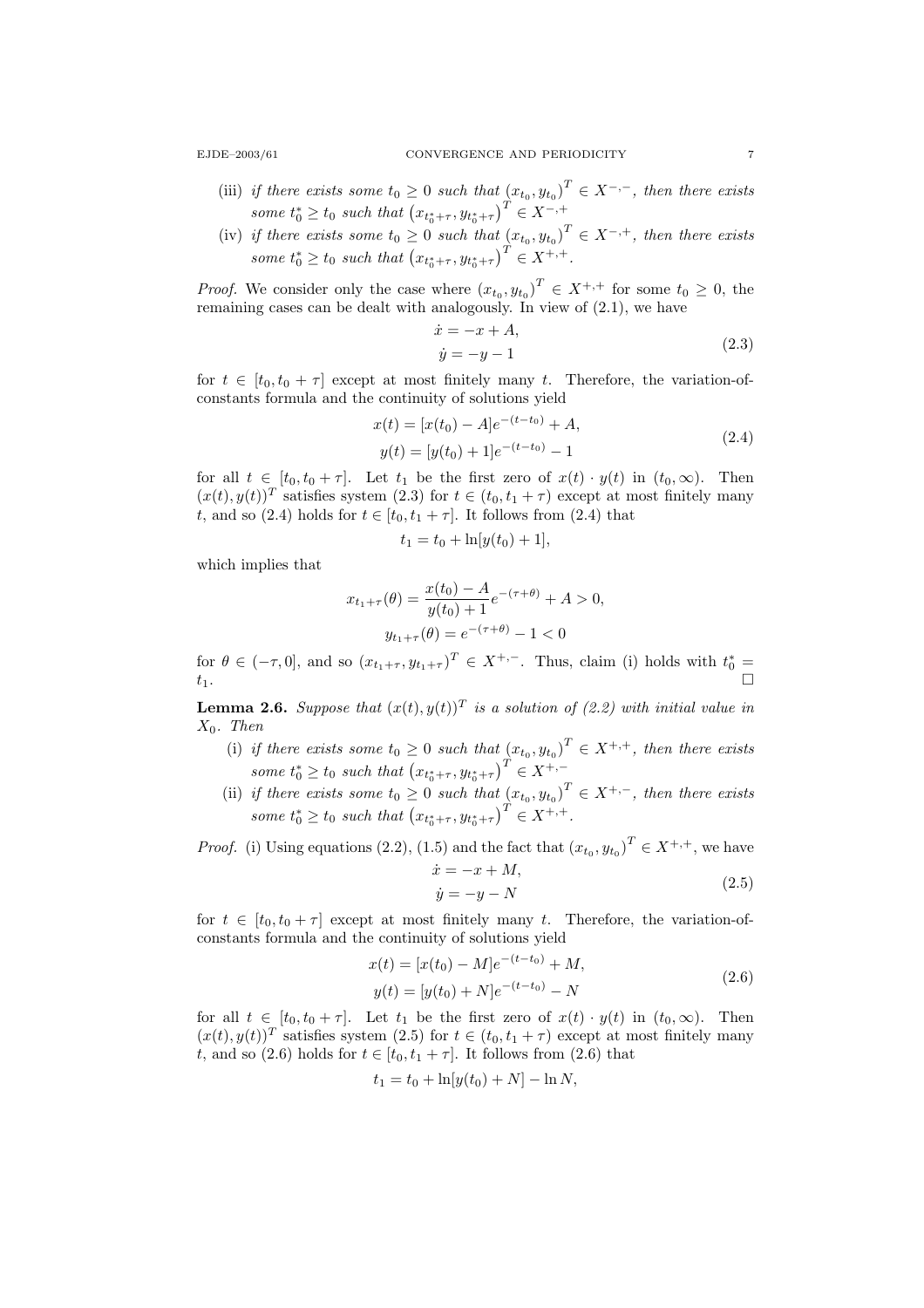which implies that

$$
x_{t_1+\tau}(\theta) = \frac{x(t_0) - M}{y(t_0) + N} N e^{-(\tau + \theta)} + M > 0
$$
  

$$
y_{t_1+\tau}(\theta) = e^{-(\tau + \theta)} - 1 < 0
$$

for  $\theta \in (-\tau, 0]$ , and so  $(x_{t_1+\tau}, y_{t_1+\tau})^T \in X^{+,-}$ . (ii) Using equations (2.1) and (1.5), as well as the fact that  $(x_{t_0}, y_{t_0})^T \in X^{+,-}$ , we have

$$
\begin{aligned}\n\dot{x} &= -x + 1, \\
\dot{y} &= -y + 1\n\end{aligned} \tag{2.7}
$$

for  $t \in [t_0, t_0 + \tau]$  except at most finitely many t. Therefore, the variation-ofconstants formula and the continuity of solutions yield

$$
x(t) = [x(t_0) - 1]e^{-(t-t_0)} + 1,
$$
  
\n
$$
y(t) = [y(t_0) - 1]e^{-(t-t_0)} + 1
$$
\n(2.8)

for all  $t \in [t_0, t_0 + \tau]$ . Let  $t_1$  be the first zero of  $x(t) \cdot y(t)$  in  $(t_0, \infty)$ . Then  $(x(t), y(t))^T$  satisfies system (2.7) for  $t \in (t_0, t_1 + \tau)$  except at most finitely many t, and so (2.8) holds for  $t \in [t_0, t_1 + \tau]$ . It follows from (2.8) that

$$
t_1 = t_0 + \ln[1 - y(t_0)],
$$

which implies

$$
x_{t_1+\tau}(\theta) = \frac{x(t_0) - 1}{1 - y(t_0)} e^{-(\tau + \theta)} + 1 > 0,
$$
  

$$
y_{t_1+\tau}(\theta) = 1 - e^{-(\tau + \theta)} > 0
$$

for  $\theta \in (-\tau, 0]$ , and so  $(x_{t_1+\tau}, y_{t_1+\tau})^T \in X^{+,+}$ . This completes the proof.

In what follows, we will need the following continuous functions:

$$
f_1(x) = \frac{(AB+1-e^{-\tau})e^{-\tau}x + (A+1)(AB+1)(1-e^{-\tau})}{(B+1)e^{-\tau}x + (A+1)(B+1)(1-e^{-\tau}) + 2e^{-\tau} - e^{-2\tau}},
$$
(2.9)

$$
T(x) = 2\tau + \ln\left[ (B+1)e^{-\tau}x + (A+1)(B+1)(1 - e^{-\tau}) + 2e^{-\tau} - e^{-2\tau} \right], (2.10)
$$

$$
f_2(x) = A + \frac{B(x - A)e^{-2\tau} + B(1 - A)(1 + B)(1 - e^{-\tau})}{[1 + B(1 - e^{-\tau})](1 + B - e^{-\tau})}
$$
(2.11)

for  $x \in [0, \infty)$ .

**Lemma 2.7.** The function  $f_1 : [0, \infty) \to \mathbb{R}$  is continuous and has a unique 2period point  $x_1^*$  which is stable (that is  $\lim_{n\to\infty} f_1^n(x) = x_1^*$  for all  $x \in (0,\infty)$ ). Moreover,  $f_1$  is monotonically increasing provided that  $\max\{A, B\} < 1 - e^{-\tau}$  or  $\min\{A, B\} > 1 - e^{-\tau}$ , and is monotonically decreasing provided that  $\min\{A, B\} <$  $1 - e^{-\tau} < \max\{A, B\}.$ 

*Proof.* It is easy to see that  $f_1$  is continuous and has a unique fixed point  $x_1^* \in$  $[0, \infty)$ . We first consider the case where  $\max\{A, B\} < 1 - e^{-\tau}$  or  $\min\{A, B\} > 1$  $1-e^{-\tau}$ . Then it is easy to verify that  $f_1$  is monotonically increasing,  $f_1(x) > x$  for  $x \in [0, x_1^*)$  and  $f_1(x) < x$  for  $x \in (x_1^*, \infty)$ . Thus, the fixed point  $x_1^*$  is stable, i.e.,  $\lim_{n\to\infty} f_1^n(x) = x_1^*$  for all  $x \in [0,\infty)$ , where  $f_1^n(x) = f_1(f_1^{n-1}(x))$ . It is obvious that  $x_1^*$  is also a 2-period point of  $f_1(x)$ , i.e., the fixed point of  $f_1^2(x)$ . We can claim that  $x_1^*$  is the unique 2-period point of  $f_1(x)$ . Suppose to the contrary, let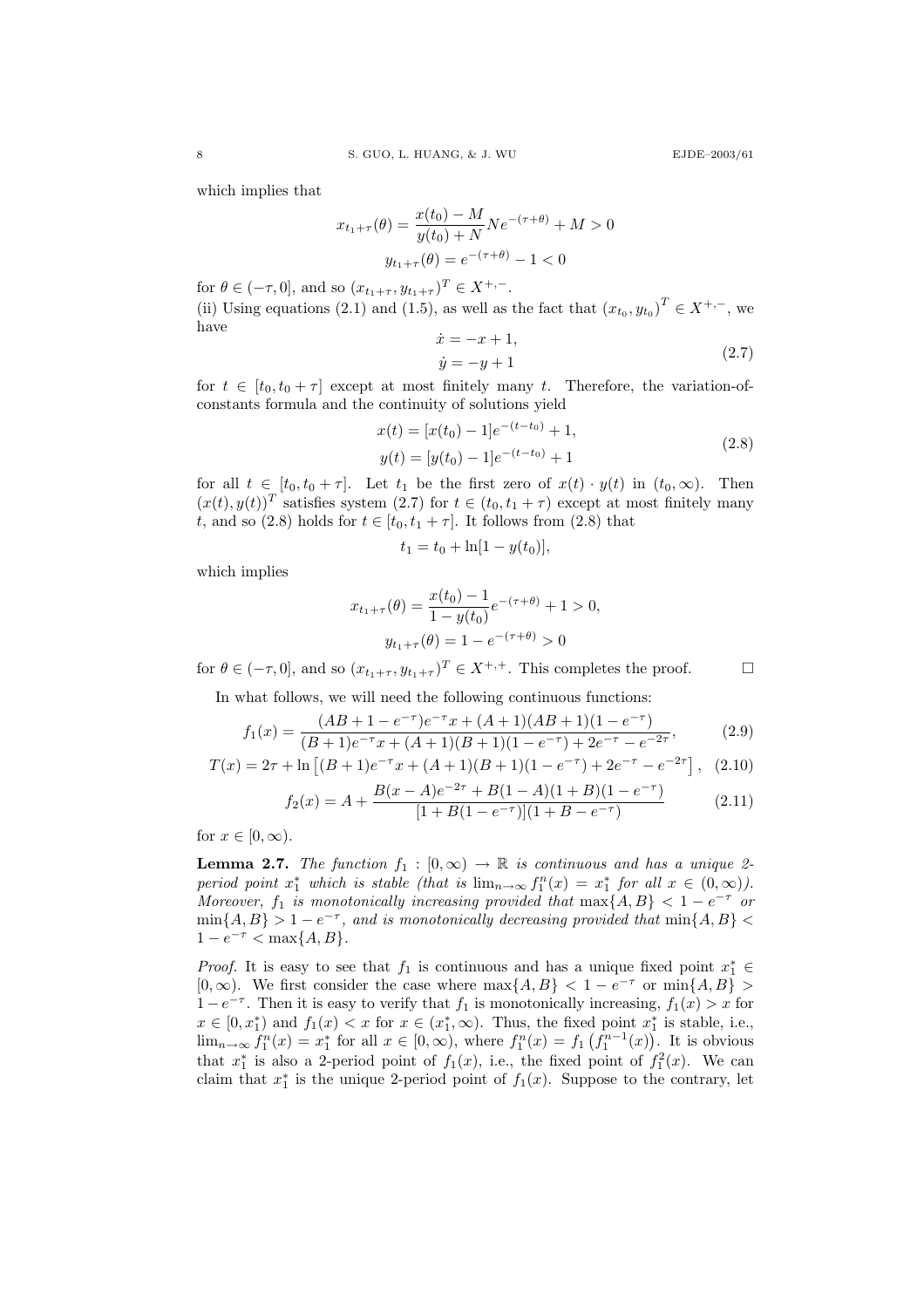$u^* \in [0, \infty)$  be another 2-period point of  $f_1(x)$ , namely,  $f_1^2(u^*) = u^* \neq x_1^*$ . Since  $\lim_{n\to\infty} f_1^n(u^*) = x_1^*$ , let  $n = 2k$ , then

$$
u^* = \lim_{k \to \infty} (f_1^2)^k (u^*) = \lim_{n \to \infty} f_1^{2k} (u^*) = x_1^*,
$$

which is a contradiction. Therefore, The function  $f_1$  has the unique 2-period point x<sup>\*</sup><sub>1</sub>. Also since  $f_1^2(x) > f_1(x) > x$  for  $x \in [0, x_1^*)$  and  $f_1^2(x) < f_1(x) < x$  for  $x \in$  $(x_1^*, \infty)$ , it is easy to see that  $x_1^*$  is the stable 2-period point of  $f_1(x)$ . On the other hand, if  $\min\{A, B\} < 1 - e^{-\tau} < \max\{A, B\}$ , then  $f_1$  is monotonically decreasing. However,  $f_1^2$  is monotonically increasing and has one and only one unique  $x_1^*$ , which implies that  $x_1^*$  is the stable 2-period point of  $f_1(x)$ . This completes the proof.  $\Box$ 

**Lemma 2.8.** The function  $f_2 : [0, \infty) \to \mathbb{R}$  is continuous, monotonically increasing and has a unique fixed point  $x_2^*$  which is stable.

The proof of Lemma 2.8 is similar to that of Lemma 2.7 and thus it is omitted.

### 3. Proof of main results

*Proof of Theorem 1.3.* We consider only the case where  $\Phi \in X^{+,+}$ . The remaining cases can be dealt analogously. Using the definition of f and the fact  $\Phi \in X^{+,+}$ ,  $x(t)$  and  $y(t)$  satisfy

$$
\begin{aligned}\n\dot{x} &= -x - a, \\
\dot{y} &= -y - b\n\end{aligned} \tag{3.1}
$$

for  $t \in [0, \tau]$ . Therefore, for  $t \in [t_0, t_0 + \tau]$  we have

$$
x(t) = (\varphi(0) + a)e^{-t} - a,
$$
  
\n
$$
y(t) = (\psi(0) + b)e^{-t} - b,
$$
\n(3.2)

which implies that  $x_\tau(\theta) = x(\tau + \theta) > 0$  and  $y_\tau(\theta) = y(\tau + \theta) > 0$  for  $\theta \in (-\tau, 0)$ , and so  $x_{\tau} \in C^+$  and  $y_{\tau} \in C^+$ . Repeating this argument on  $[\tau, 2\tau]$ ,  $[2\tau, 3\tau]$ ,  $\cdots$ , successively, we obtain that  $x_t \in C^+$  and  $y_t \in C^+$  for all  $t \geq 0$ . Therefore, (3.1) holds for almost all  $t > 0$ . It follows that  $(x(t), y(t))^T \to (-a, -b)^T$  as  $t \to \infty$ .  $\Box$ 

Proof of Theorem 1.4. In view of Lemma 2.1, it suffices to consider system  $(1.7)$ under the condition (H2). We distinguish four cases in our discussions of the behaviors of a solution for  $(1.7)$ .

**Case 1.**  $\Phi \in X^{-, +}$ . Using a similar argument to that of Theorem 1.3, we can show that  $(x(t), y(t))^T \to (c, d)^T$  as  $t \to \infty$ .

**Case 2.**  $\Phi \in X^{+,+}$ . In view of the definition of  $f(\xi)$ ,  $x(t)$  and  $y(t)$  satisfy (3.1) for  $t \in (0, \tau)$ . Therefore, (3.2) holds for  $t \in [t_0, t_0 + \tau]$ . Let  $t_1$  be the first nonnegative zero of  $x(t) \cdot y(t)$  on  $[0,\infty)$ . Then for  $t \in (0,t_1 + \tau)$ , (3.1) holds. Namely, (3.2) holds for  $t \in [0, t_1 + \tau]$ . In particular,

$$
t_1 = \ln[\varphi(0) + a] - \ln a.
$$

It follows that

$$
x_{t_1+\tau}(\theta) = ae^{-(\tau+\theta)} - a < 0,
$$
\n
$$
y_{t_1+\tau}(\theta) = \frac{\psi(0) + b}{\varphi(0) + a}ae^{-(\tau+\theta)} - b > 0
$$

for  $\theta \in (-\tau, 0]$ , and so  $(x_{t_1+\tau}, y_{t_1+\tau})^T \in X^{-, +}$ . Then from the result for Case 1,  $(x(t), y(t))^T \to (c, d)^T$  as  $t \to \infty$ .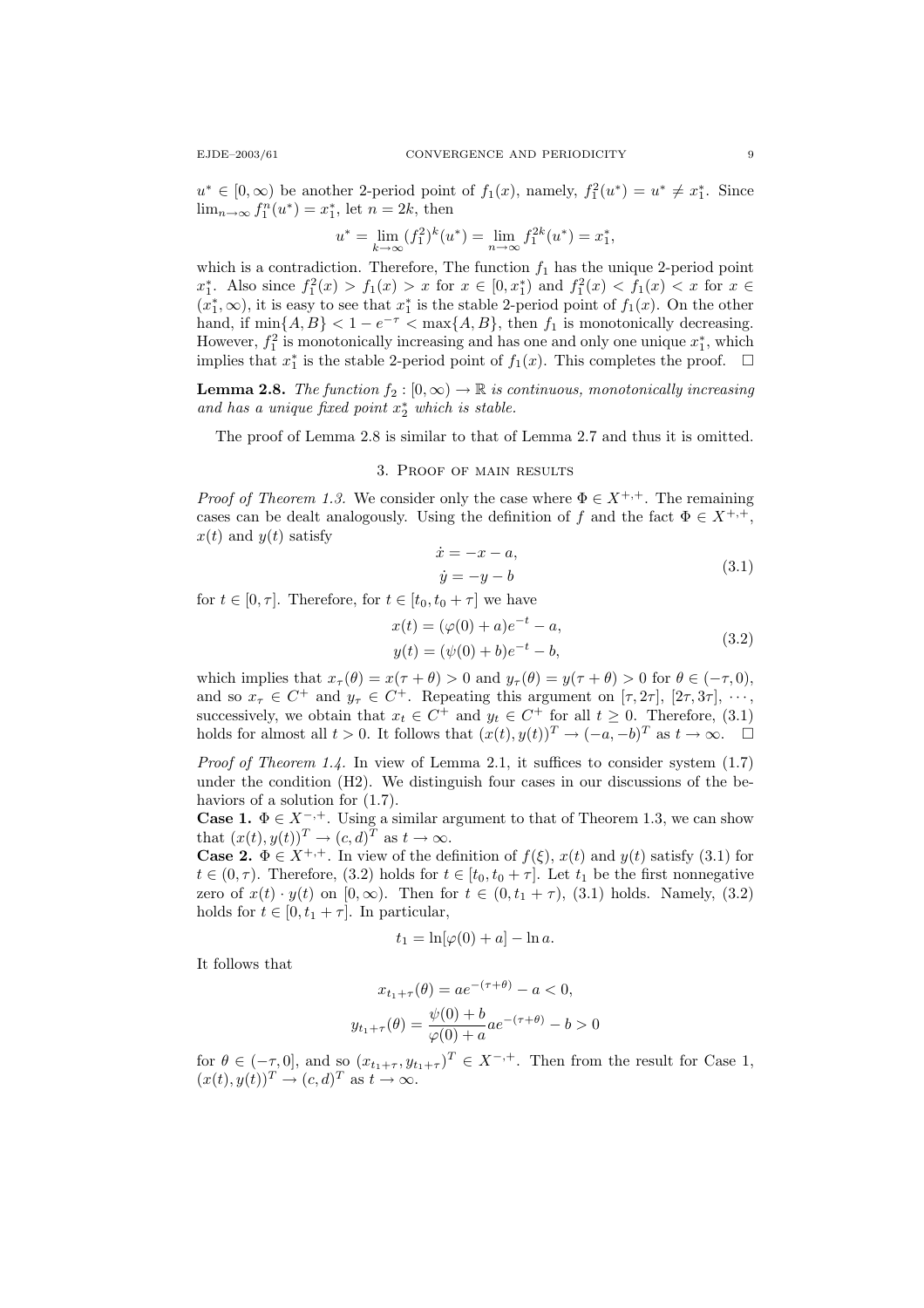**Case 3**  $\Phi \in X^{-, +}$ . From the result for Case 1 and by Lemma 2.4, it is easy to see that  $(x(t), y(t))^T \to (-c, -d)^T$  as  $t \to \infty$ .

Case 4  $\Phi$  ∈  $X^{-,-}$ . From the result for Case 2 and by Lemma 2.4, it is easy to see that  $(x(t), y(t))^T \rightarrow (-c, -d)^T$  as  $t \rightarrow \infty$ . Thus the proof of Theorem 1.4 is  $\Box$ complete.  $\Box$ 

Proof of Theorem 1.6. In view of Lemmas 2.2 and 2.5, it suffices to discuss the behavior of a solution  $(x(t), y(t))^T$  of  $(2.1)$  with initial value  $\Phi \in X^{++}$ . For the sake of convenience, we introduce the parameter  $u$ :

$$
u = \frac{\varphi(0) + A\psi(0)}{1 + \psi(0)}.
$$

We can show that the behavior of the solution  $(x(t), y(t))^T$  as  $t \to \infty$  are completely determined by the value u. Let  $t_1$  be the first zero of  $x(t) \cdot y(t)$  on  $[0, \infty)$ , then from the proof of case (i) in Lemma 2.5 it follows that

$$
t_1 = \ln(1 + \psi(0)), \quad x(t_1) = \frac{\varphi(0) + A\psi(0)}{1 + \psi(0)} = u \ge 0, \quad y(t_1) = 0,
$$
  

$$
x(t_1 + \tau) = (u - A)e^{-\tau} + A > 0, \quad y(t_1 + \tau) = e^{-\tau} - 1 < 0.
$$

Moreover, it is easy to see that  $(x_{t_1+\tau}, y_{t_1+\tau})^T \in X^{+,-}$ . Therefore, for  $t \in (t_1 +$  $\tau, t_1 + 2\tau$ , we have  $x(t - \tau) > 0$ ,  $y(t - \tau) < 0$  and  $(x(t), y(t))^T$  satisfies

$$
\begin{aligned}\n\dot{x} &= -x - 1, \\
\dot{y} &= -y - B,\n\end{aligned} \tag{3.3}
$$

from which and the continuity of the solution it follows that

$$
x(t) = [x(t_1 + \tau) + 1]e^{t_1 + \tau - t} - 1
$$
  
\n
$$
= [(u - A)e^{-\tau} + A + 1]e^{t_1 + \tau - t} - 1,
$$
  
\n
$$
y(t) = [y(t_1 + \tau) + B]e^{t_1 + \tau - t} - B
$$
  
\n
$$
= [B - 1 + e^{-\tau}]e^{t_1 + \tau - t} - B
$$
\n(3.4)

for  $t \in [t_1 + \tau, t_1 + 2\tau]$ . Let  $t_2$  be the second zero of  $x(t) \cdot y(t)$  on  $[0, \infty)$ . Then for  $t \in (t_1 + \tau, t_2 + \tau), (x(t), y(t))^T$  satisfies (3.3). Thus, (3.4) holds for  $t \in [t_1 + \tau, t_2 + \tau]$ . It follows from (3.4) that

$$
t_2 = t_1 + \tau + \ln[(u - A)e^{-\tau} + A + 1],
$$
  
\n
$$
x(t_2 + \tau) = e^{-\tau} - 1 < 0,
$$
  
\n
$$
y(t_2 + \tau) = \frac{B - 1 + e^{-\tau}}{(u - A)e^{-\tau} + A + 1}e^{-\tau} - B < 0.
$$

Moreover, it is easy to see that  $(x_{t_2+\tau}, y_{t_2+\tau})^T \in X^{+,-}$ . Therefore, for  $t \in (t_2 +$  $\tau, t_2 + 2\tau$ , we have  $x(t - \tau) > 0$ ,  $y(t - \tau) < 0$  and  $(x(t), y(t))^T$  satisfies

$$
\begin{aligned}\n\dot{x} &= -x - A, \\
\dot{y} &= -y + 1.\n\end{aligned} \tag{3.5}
$$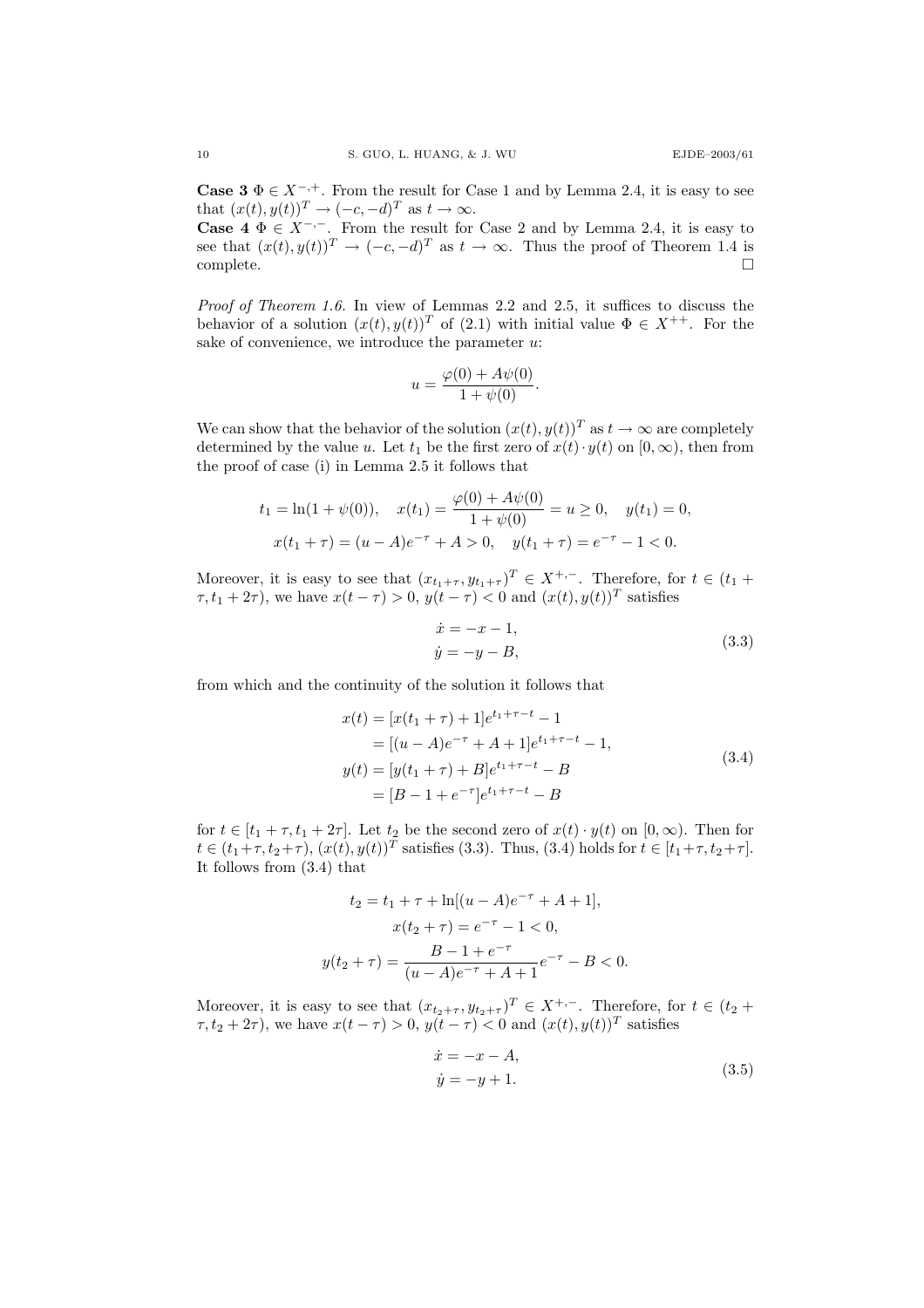Hence,

$$
x(t) = [x(t_2 + \tau) + A]e^{t_2 + \tau - t} - A
$$
  
\n
$$
= [e^{-\tau} + A - 1]e^{t_2 + \tau - t} - A,
$$
  
\n
$$
y(t) = [y(t_2 + \tau) - 1]e^{t_2 + \tau - t} + 1
$$
  
\n
$$
= \left(\frac{B - 1 + e^{-\tau}}{(u - A)e^{-\tau} + A + 1}e^{-\tau} - B - 1\right)e^{t_2 + \tau - t} + 1
$$
\n(3.6)

for  $t \in [t_2 + \tau, t_2 + 2\tau]$ . Let  $t_3$  be the third zero of  $x(t) \cdot y(t)$  on  $[0, \infty)$ . Then  $(3.5)$ holds for  $t \in (t_2 + \tau, t_3 + \tau)$ . Namely, (3.6) holds for  $t \in [t_2 + \tau, t_3 + \tau]$ . Thus, it follows from (3.6) that

$$
t_3 = t_2 + \tau + \ln(1 - y(t_2 + \tau))
$$
  
= t\_1 + 2\tau + \ln [(B + 1)e^{-\tau}x + (A + 1)(B + 1)(1 - e^{-\tau}) + 2e^{-\tau} - e^{-2\tau}]  
= t\_1 + T(u)

and

$$
x(t_3) = \frac{x(t_2 + \tau) + Ay(t_2 + \tau)}{1 - y(t_2 + \tau)}
$$
  
= 
$$
\frac{(e^{-\tau} - 1 - AB)e^{-\tau}u + (A + 1)(AB + 1)(e^{-\tau} - 1)}{(B + 1)e^{-\tau}u + (A + 1)(B + 1)(1 - e^{-\tau}) + 2e^{-\tau} - e^{-2\tau}}
$$
  
= 
$$
-f_1(u) < 0,
$$

$$
y(t_3) = 0,
$$

where the function T and  $f_1$  are defined as (2.10) and (2.9), respectively. Let  $t_4$ and  $t_5$  be the next zeroes of  $x(t) \cdot y(t)$ . Then from the above arguments and by Lemma 2.1, we have  $(x_{t_4+\tau}, y_{t_4+\tau})^T \in X^{+,+}$  and

$$
t_5 = t_3 + T(f_1(u)) = t_1 + T(u) + T(f_1(u))
$$

$$
x(t_5) = f_1^2(u),
$$

$$
y(t_5) = 0.
$$

Thus, we can repeat the same argument to get a sequence

$$
u, \quad f_1(u), \quad f_1^2(u), \quad \cdots, \quad f_1^n(u), \quad \cdots.
$$

In particular, the behavior of  $(x(t), y(t))^T$  is determined by the iteration  $f_1$ . By Lemma 2.7, the function  $f_1$  has a 2-period point  $x_1^*$ . Namely,  $f_1^2(x_1^*) = x_1^*$ . Let Lemma 2.1, the function  $f_1$  has a 2-period point  $x_1$ . Namely,  $f_1(x_1) = x_1$ . Let  $(x^*(t), y^*(t))^T$  be a solution of (2.1) with the initial value  $\Phi^* = (\varphi^*, \psi^*)^T \in$  $X^{+,+}$  satisfying  $[\varphi^*(0) + A\psi^*(0)]/[1 + \psi^*(0)] = x_1^*$ . Then for  $t \geq \ln(1 + \psi^*(0)),$  $(x^*(t), y^*(t))^T$  is periodic with minimal period  $\omega = T(x_1^*) + T(f_1(x_1^*)) = 2T(x_1^*)$ . Also since  $x_{\perp}^*$  is the stable 2-period point, it is obvious that the periodic solution  $(x^*(t), y^*(t))^T$  is attractive, i.e., every solution of initial value problem (2.1) approaches  $(x^*(t), y^*(t))^T$  as  $t \to \infty$ . Therefore, it is a stable limit cycle and its uniqueness is guaranteed by the uniqueness of the 2-period point of  $f_1$ . Thus, we complete the proof of Theorem 1.6.  $\Box$ 

Proof of Theorem 1.7. In view of Lemmas 2.3 and 2.4, it suffices to discuss the behavior of a solution  $(x(t), y(t))^T$  of (2.2) with initial value  $\Phi \in X^{++}$ . For the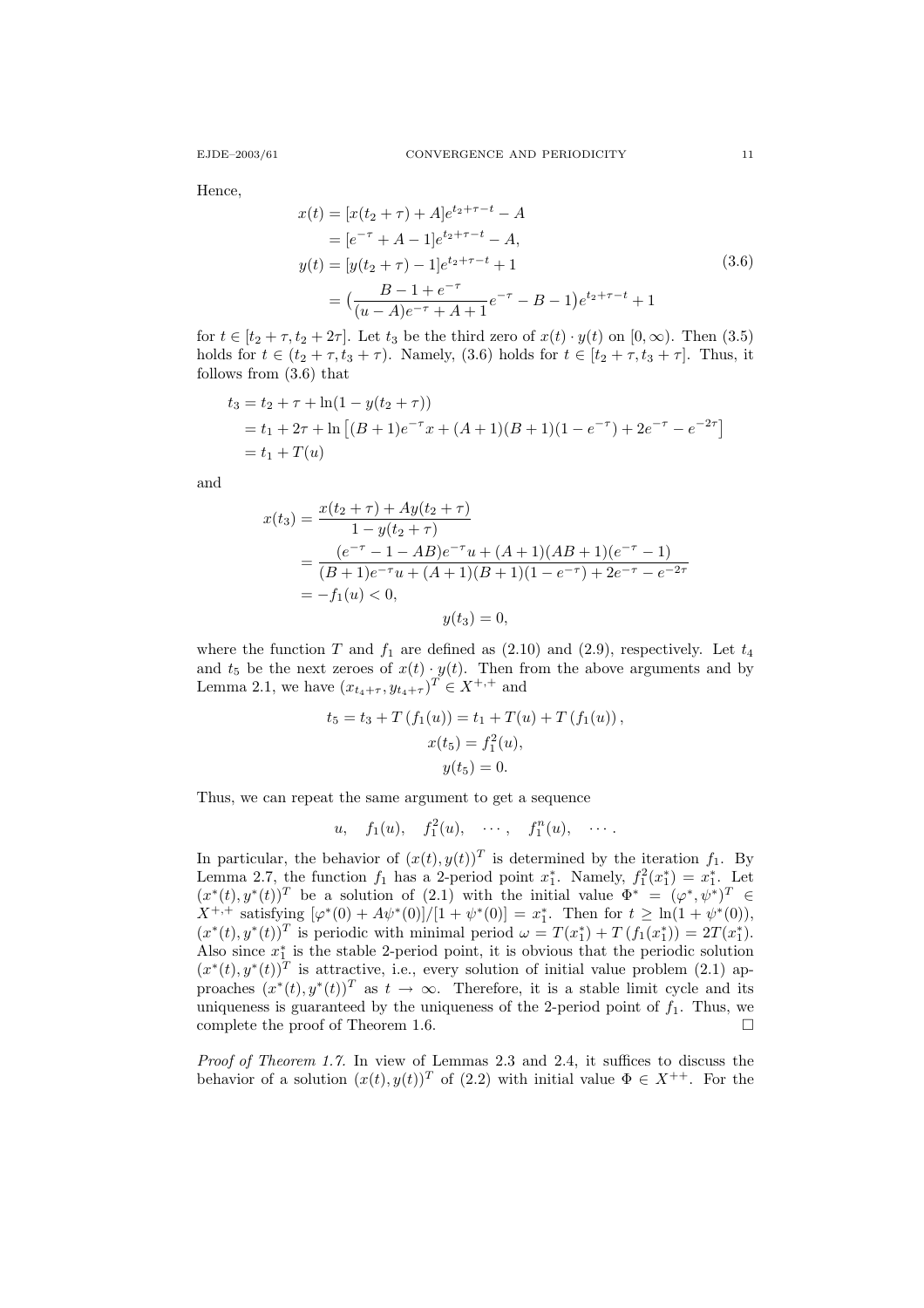sake of convenience, we introduce the two parameters

$$
u = M + \frac{\varphi(0) - M}{\psi(0) + N} N,
$$
  

$$
\omega = 2\tau + \ln[1 + N(1 - e^{-\tau})] + \ln(1 + N - e^{-\tau}) - \ln N.
$$

We show that the behavior of the solution  $(x(t), y(t))^T$  as  $t \to \infty$  is completely determined by the value u. Let  $t_1$  be the first zero of  $x(t) \cdot y(t)$  on  $[0, \infty)$ , then from the proof of Lemma 2.6 (i) we have

$$
t_1 = \ln(\psi(0) + N) - \ln N,
$$
  
\n
$$
x(t_1) = M + \frac{\varphi(0) - M}{\psi(0) + N}N = u \ge 0,
$$
  
\n
$$
y(t_1) = 0,
$$
  
\n
$$
x(t_1 + \tau) = (u - M)e^{-\tau} + M > 0,
$$
  
\n
$$
y(t_1 + \tau) = Ne^{-\tau} - N < 0.
$$

Moreover, it is easy to see that  $(x_{t_1+\tau}, y_{t_1+\tau})^T \in X^{+,-}$ . This, together with the proof of Lemma 2.6 (ii), implies that the second zero of  $x(t) \cdot y(t)$  is

$$
t_2 = t_1 + \tau + \ln[1 - y(t_1 + \tau)] = t_1 + \tau + \ln[1 + N(1 - e^{-\tau})].
$$

Moreover,

$$
x(t) = [x(t_1 + \tau) - 1]e^{t_1 + \tau - t} + 1
$$
  
= [(u - M)e<sup>-\tau</sup> + M - 1]e<sup>t\_1 + \tau - t</sup> + 1,  

$$
y(t) = [y(t_1 + \tau) - 1]e^{t_1 + \tau - t} + 1
$$
  
= [Ne<sup>-\tau</sup> - N - 1]e<sup>t\_1 + \tau - t</sup> + 1

for all  $t \in [t_1 + \tau, t_2 + \tau]$ . It follows that

$$
x(t_2 + \tau) = \frac{(u - M)e^{-\tau} + M - 1}{1 + N(1 - e^{-\tau})}e^{-\tau} + 1 > 0,
$$
  

$$
y(t_2 + \tau) = 1 - e^{-\tau} > 0.
$$

Moreover, it is easy to see that  $(x_{t_2+\tau}, y_{t_2+\tau})^T \in X^{+,+}$ . Again from the proof of Lemma 2.6 (i), the third zero of  $x(t) \cdot y(t)$  is

$$
t_3 = t_2 + \tau + \ln[y(t_2 + \tau) + N] - \ln N
$$
  
= t\_1 + 2\tau + \ln[1 + N(1 - e^{-\tau})] + \ln(1 + N - e^{-\tau}) - \ln N  
= t\_1 + \omega.

Moreover,

$$
x(t_3) = M + \frac{x(t_2 + \tau) - M}{y(t_2 + \tau) + N}N
$$
  
= M +  $\frac{(u - M)e^{-2\tau} + (1 + N)(1 - M)(1 - e^{-\tau})}{[1 + N(1 - e^{-\tau})](1 + N - e^{-\tau})}N$   
=  $f_2(u) > 0$ ,  
 $y(t_3) = 0$ ,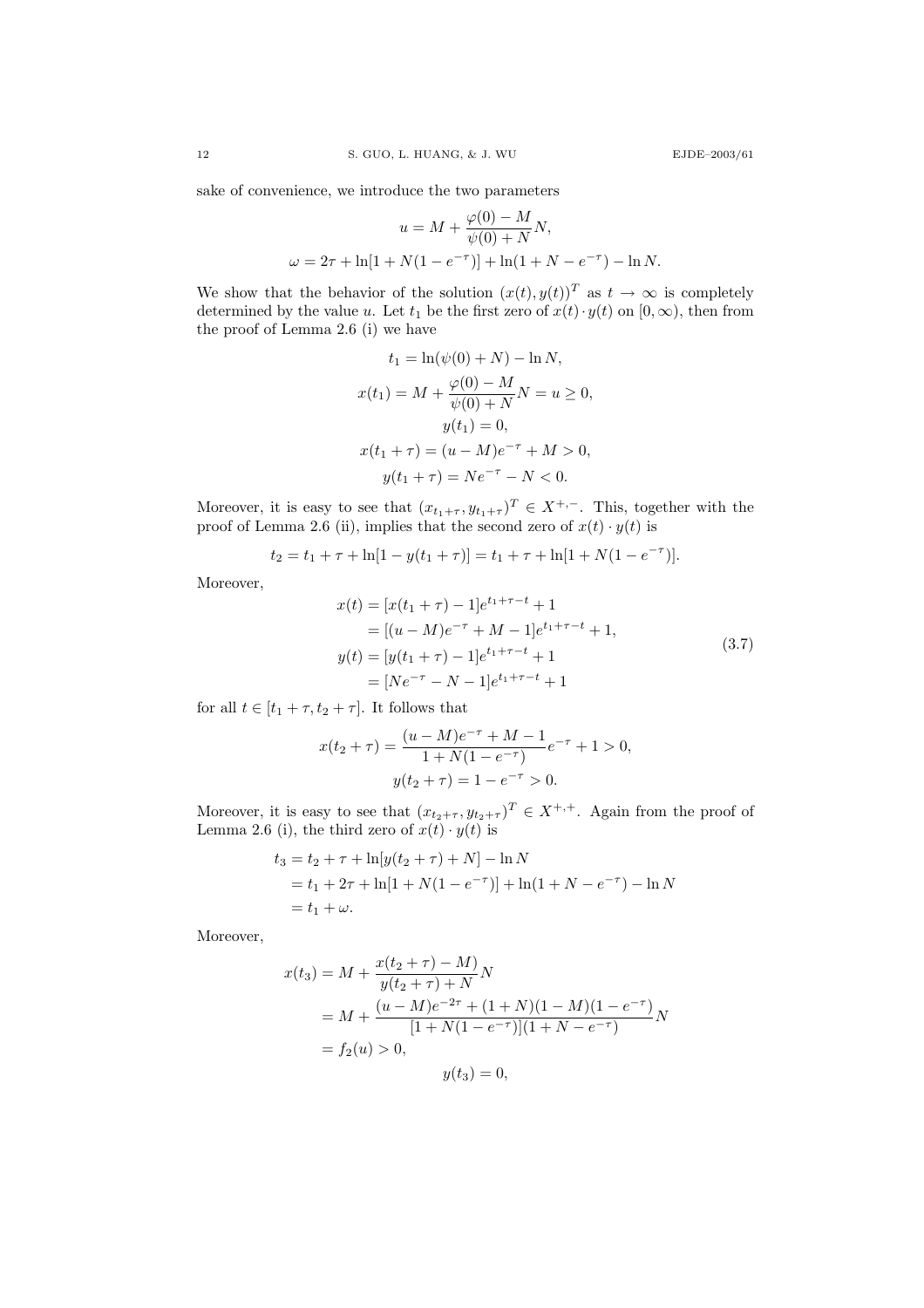where the function  $f_2$  is defined as  $(2.11)$ . Thus, we can repeat the same argument to get a sequence

 $u, f_2(u), f_2^2(u), \cdots, f_2^n(u), \cdots$ 

Therefore, the behavior of  $(x(t), y(t))^T$  as  $t \to \infty$  is determined by the iteration of the function  $f_2$ . By Lemma 2.8, the function  $f_2$  has a fixed point  $x_2^*$ . Namely,  $f_2(x_2^*) = x_2^*$ . Let  $(x^*(t), y^*(t))^T$  be a solution of  $(2.2)$  with initial value  $\Phi^* = (\varphi^*, \psi^*)^T \in X^{+,+}$  satisfying  $M + N[\varphi^*(0) - M]/[\psi^*(0) + N] = x_2^*$ . Then for  $t \geq \ln(\psi^*(0) + N) - \ln N$ ,  $(x^*(t), y^*(t))^T$  is periodic and is of the minimal period ω. Also since  $x_2^*$  is the stable fixed point, the periodic solution  $(x^*(t), y^*(t))^T$  is at- $\omega$ . Also since  $x_2$  is the stable fixed point, the periodic solution  $(x(t), y(t))$  is attractive, i.e., every solution of (2.2) with initial value  $\Phi = (\varphi, \psi)^T \in X^{+,+} \cup X^{+,-}$ approaches  $(x^*(t), y^*(t))^T$  as  $t \to \infty$ . By Lemma 2.4, every solution of (2.2) with initial value  $\Phi = (\varphi, \psi)^T \in X^{-,-} \cup X^{-,+}$  approaches the solution  $(-x^*(t), -y^*(t))^T$ as  $t \to \infty$ . Thus, we complete the proof of Theorem 1.6.

# 4. Conclusions

The model equation  $(1.1)$  with the McCulloch-Pitts nonlinearity  $(1.2)$  describes a combination of analog and digital signal processing in a network of two neurons with delayed feedback. For the sake of convenience, we can transform system  $(1.1)$ –  $(1.2)$  to the form  $(1.4)$ – $(1.5)$  by the appropriate change of variables  $(1.3)$ . Observe that the dynamics of the network completely depends on the connection weights, we distinguish several cases and discuss the behaviors of solutions of (1.4). We show that the dynamics of the model (1.4) can be understood in terms of the iterations of a one-dimensional map. As a result, we obtain the convergence of solutions as well as the existence, multiplicity and attractivity of periodic solutions. Throughout the paper, we only consider the case where the initial value  $\Phi = (\varphi, \psi)^T \in X$  does not change sign at the initial time interval. Moreover, the digital nature of the sigmoid function allows us to relate equation (1.4) to four systems of simple linear nonhomogeneous ordinary differential equations. In future work, we shall describe the dynamics of solutions of  $(1.1)$ – $(1.2)$  with initial data in  $X \setminus X_0$  (i.e., solutions whose initial states oscillate around 0 with high frequencies).

Acknowledgments. S. Guo and L. Huang's research was partially supported by the Science Foundation of Hunan University, by the National Natural Science Foundation of P. R. China (10071016), by the Foundation for University Excellent Teacher by the Ministry of Education, and by the Key Project of Chinese Ministry of Education (No [2002]78). J. Wu's research was partially supported by the Natural Sciences and Engineering Research Council of Canada, by the Network of Centers of Excellence "Mathematics for Information Technology and Complex Systems", and by Canada Research Chairs Program. The authors express their sincere gratitude to the anonymous referee who carefully read the manuscript and made remarks leading to improvements on the presentation of this paper.

#### **REFERENCES**

- [1] Y. Chen and J. Wu, Existence and attraction of phase-locked oscillation in delayed network of two neurons, Differential Integral Equations, 14 (2001), 1181-1236.
- [2] Y. Chen, J. Wu and T. Krisztin, Connection orbits from synchronous periodic solutions to phase-locked periodic solutions in a delay differential system, J. Differential Equations,  $163$ (2000), 130-173.